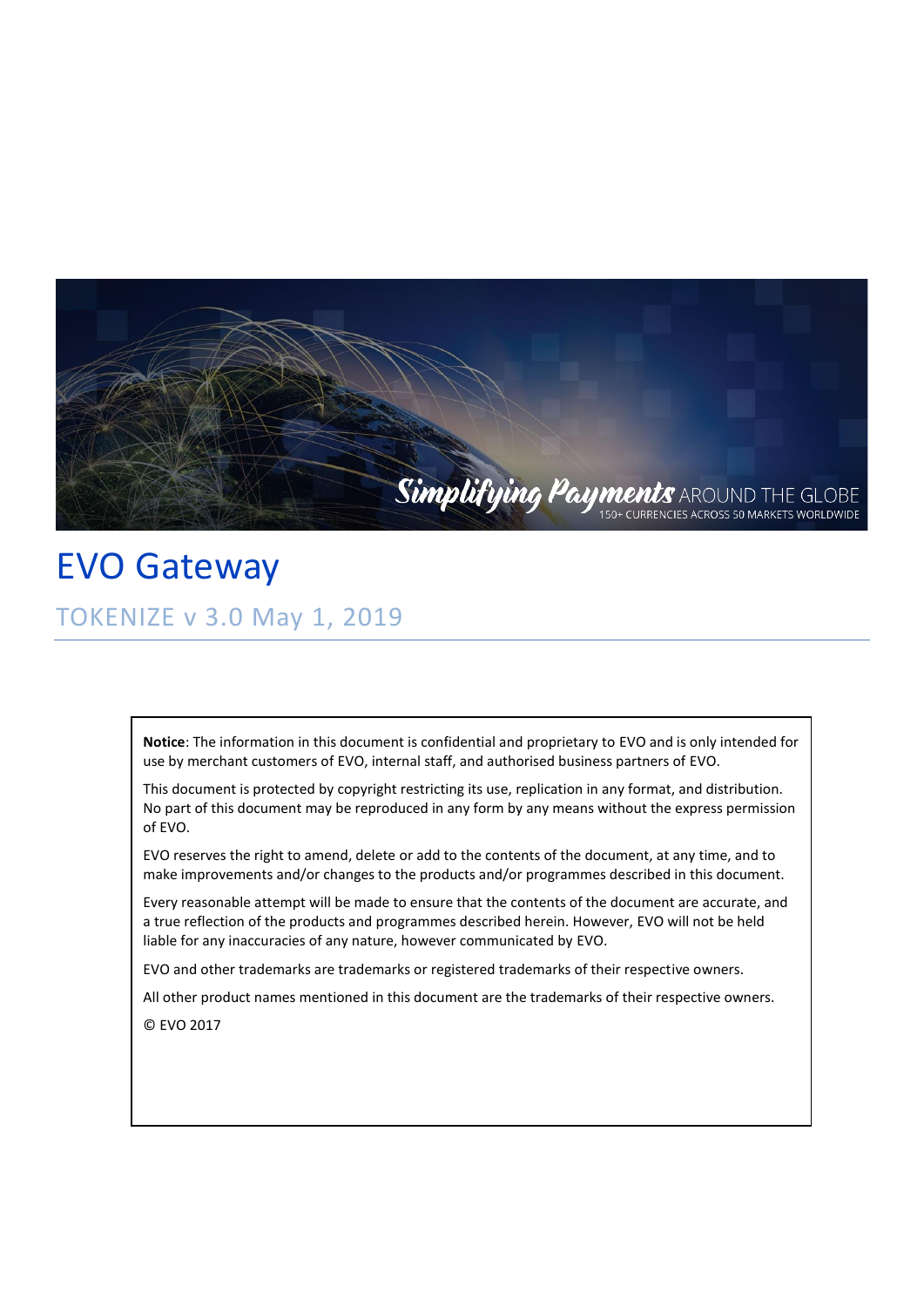#### **TOKENIZE**

# **Table of Contents**

| $\mathbf{1}$ |            |  |  |  |
|--------------|------------|--|--|--|
|              | 1.1        |  |  |  |
|              | 1.1.1      |  |  |  |
|              | 1.1.2      |  |  |  |
|              | 1.1.3      |  |  |  |
|              | 1.2        |  |  |  |
|              | 1.2.1      |  |  |  |
|              | 1.2.2      |  |  |  |
|              | 1.2.3      |  |  |  |
|              | 1.3        |  |  |  |
|              | 1.3.1      |  |  |  |
|              | 1.3.2      |  |  |  |
|              | 1.3.3      |  |  |  |
| $2^{\circ}$  |            |  |  |  |
|              | 2.1        |  |  |  |
|              | 2.1.1      |  |  |  |
|              | 2.1.2      |  |  |  |
|              | 2.1.3      |  |  |  |
|              | 2.2        |  |  |  |
|              | 2.2.1      |  |  |  |
|              | 2.2.2      |  |  |  |
|              | 2.2.3      |  |  |  |
|              | 2.3        |  |  |  |
|              | 2.3.1      |  |  |  |
|              | 2.3.2      |  |  |  |
|              | 2.3.3      |  |  |  |
|              | Appendix A |  |  |  |

#### <span id="page-1-0"></span>**Document Purpose**

The purpose of this document is to describe the TOKENIZE API Operation to enable merchant developers to integrate their webpages with the EVO Gateway. Refer to the EVO Gateway  $-0$  - Overview document for how this API Operation is used in the merchant processes.

The TOKENIZE API Operation provides a hexadecimal string to the merchant, that represents the customer's payment card in the EVO Gateway. The card details are stored in a PCI Level 1 compliant environment, in which the card details are encrypted. The Card Token is used in all operations, except the TOKENIZE API Operation.

#### The Card Token is the only card identifier accepted as an input when a payment operation takes place.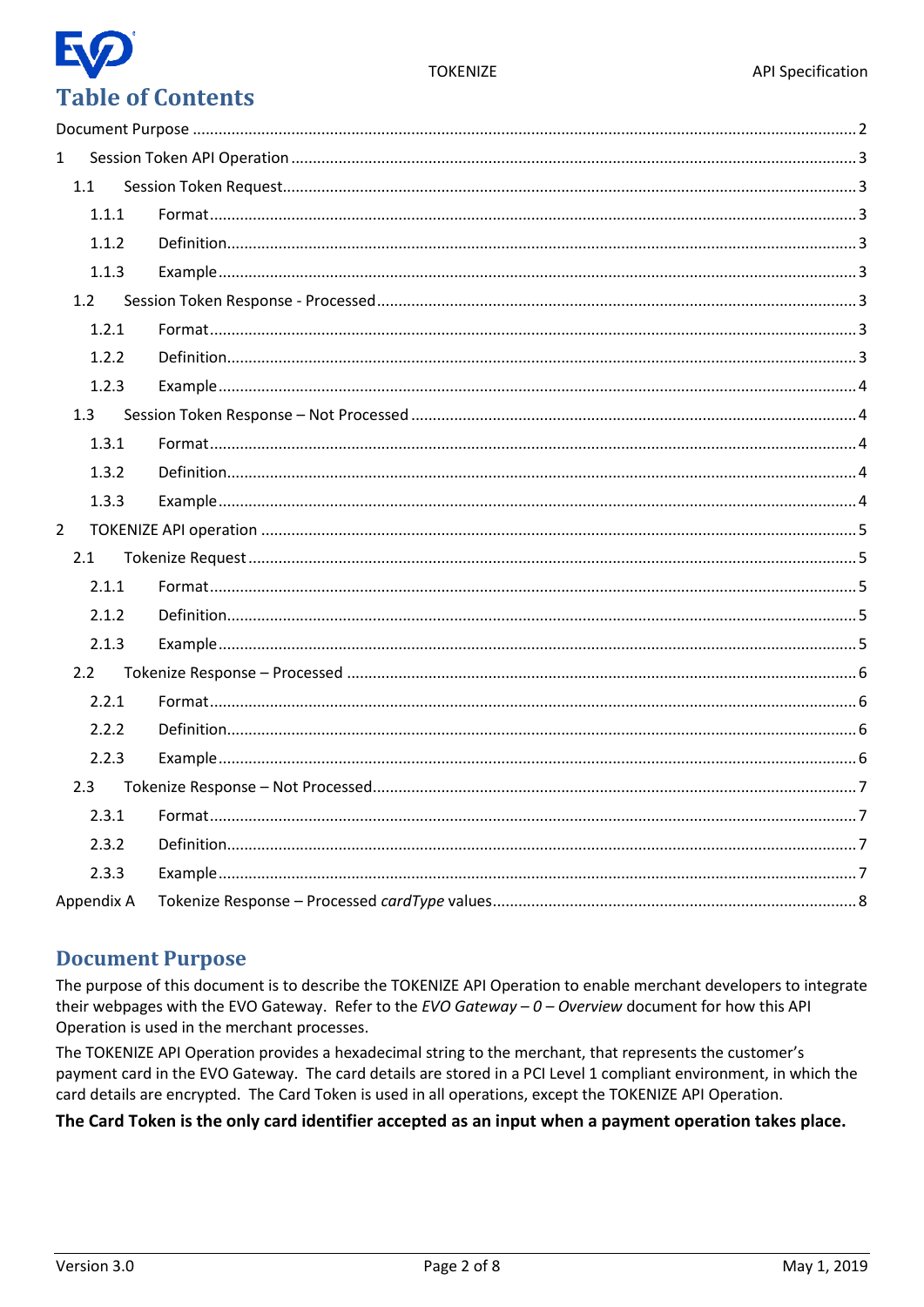# E **1 Session Token API Operation**

#### <span id="page-2-1"></span><span id="page-2-0"></span>**1.1 Session Token Request**

#### **1.1.1 Format**

<span id="page-2-3"></span><span id="page-2-2"></span>POST Request to Session Token Request URL (see Section 3 of the *EVO Gateway – 0 – Overview* document)

#### **1.1.2 Definition**

| Parameter       | Data Type      | Mandatory | Description                                                                                                                                                                           |
|-----------------|----------------|-----------|---------------------------------------------------------------------------------------------------------------------------------------------------------------------------------------|
| merchantId      | Integer (18)   | Υ         | The identifier for the merchant in the EVO Gateway provided at on-boarding                                                                                                            |
| password        | String (64)    | Υ         | The merchant's password to the EVO Gateway provided at on-boarding                                                                                                                    |
| action          | String (enum)  | Υ         | Must be "TOKENIZE"                                                                                                                                                                    |
| timestamp       | Integer $(13)$ | Υ         | Milliseconds since 1970-01-01 00:00:00                                                                                                                                                |
| allowOriginUrl  | String $(253)$ | Y         | The merchant's URL that will make the Tokenize Request (section 2.1)                                                                                                                  |
|                 |                |           | Cross-Origin Resource Sharing (CORS) headers will allow only this origin.                                                                                                             |
|                 | String (20)    | N         | Customer identifier in merchant system.                                                                                                                                               |
| customerId      |                |           | If the parameter is omitted or no value is provided, the EVO Gateway will<br>generate a value, which will be returned in the Session Token Response -<br>Processed (see section 1.2). |
|                 |                |           | The received or generated value is stored against the card token.                                                                                                                     |
| cardDescription | String (50)    | N         | Free form text field for the merchant's use that is used for reconciliation                                                                                                           |
|                 |                |           | e.g. merchant's internal card's sequence id                                                                                                                                           |

#### **1.1.3 Example**

<span id="page-2-4"></span>merchantId=111111&password=klw74U6yt40mNo&action=TOKENIZE&timestamp=1459767453376&allowOriginUrl =www.merchantsite.com&customerId=CUST1234&cardDescription=Customer ID 123456

#### <span id="page-2-6"></span><span id="page-2-5"></span>**1.2 Session Token Response - Processed**

#### **1.2.1 Format**

<span id="page-2-7"></span>JSON

#### **1.2.2 Definition**

| Parameter<br>Data Type |              | Description                                                                                                                                                                                                                                                                               |  |
|------------------------|--------------|-------------------------------------------------------------------------------------------------------------------------------------------------------------------------------------------------------------------------------------------------------------------------------------------|--|
| result                 | String (40)  | Will always be "success"                                                                                                                                                                                                                                                                  |  |
| merchantid             | Integer (18) | The <i>merchantid</i> value received in the Session Token Request (see Section 1.1)                                                                                                                                                                                                       |  |
| token                  | String (40)  | The Session Token that is a one-time use, hexadecimal string<br>The Session Token that must only be used for the Tokenize Request (section 2.1)<br>Session tokens are valid for 3600 second (1 hour) after which they expire<br>Any requests with expired session tokens will be rejected |  |
| resultId               | String (40)  | Hexadecimal string that is to be used in any support request calls                                                                                                                                                                                                                        |  |
| processingTime         | Integer (6)  | The time in seconds for the process to complete                                                                                                                                                                                                                                           |  |
| additionalDetails      | Array        | Not used – will always be " $\{$ " or not included                                                                                                                                                                                                                                        |  |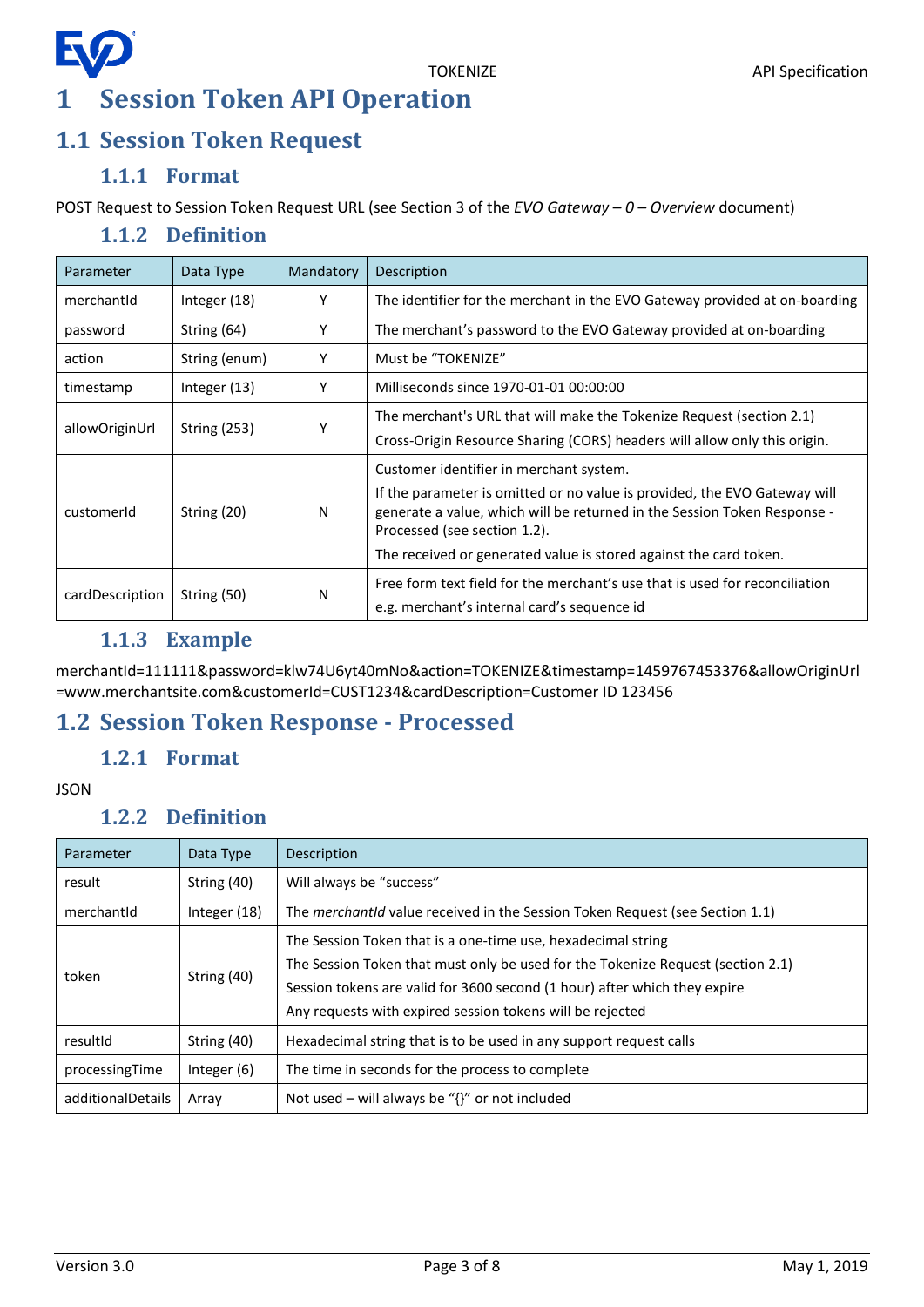**1.2.3 Example**

```
{
```

```
"result": "success",
```
"resultId": "f52cc38a-7815-4f8c-8687-662cc63d56e9",

"merchantId": "890490",

"additionalDetails": {},

"processingTime": 0,

"token": "96b7d82e-349f-4880-9b8a-928636437c75"

}

## <span id="page-3-1"></span>**1.3 Session Token Response – Not Processed**

#### **1.3.1 Format**

#### <span id="page-3-3"></span><span id="page-3-2"></span>JSON

#### **1.3.2 Definition**

| Parameter         | Data Type           | Description                                                        |
|-------------------|---------------------|--------------------------------------------------------------------|
| result            | String (40)         | Will always be "failure"                                           |
| errors            | <b>String Array</b> | List of issues                                                     |
| resultId          | String (40)         | Hexadecimal string that is to be used in any support request calls |
| processingTime    | Integer $(6)$       | The time in seconds for the process to complete                    |
| additionalDetails | Array               | Not used – will always be " $\{$ " or not included                 |

#### **1.3.3 Example**

<span id="page-3-4"></span>{

}

```
"result": "failure",
"resultId": "bb248d1d-d657-4dbe-9f04-a279b384872c",
"additionalDetails": {},
"errors": [
   {
        "messageCode": "This field is required in [REQUEST]",
        "fieldName": "password"
   }
],
"processingTime": 2
```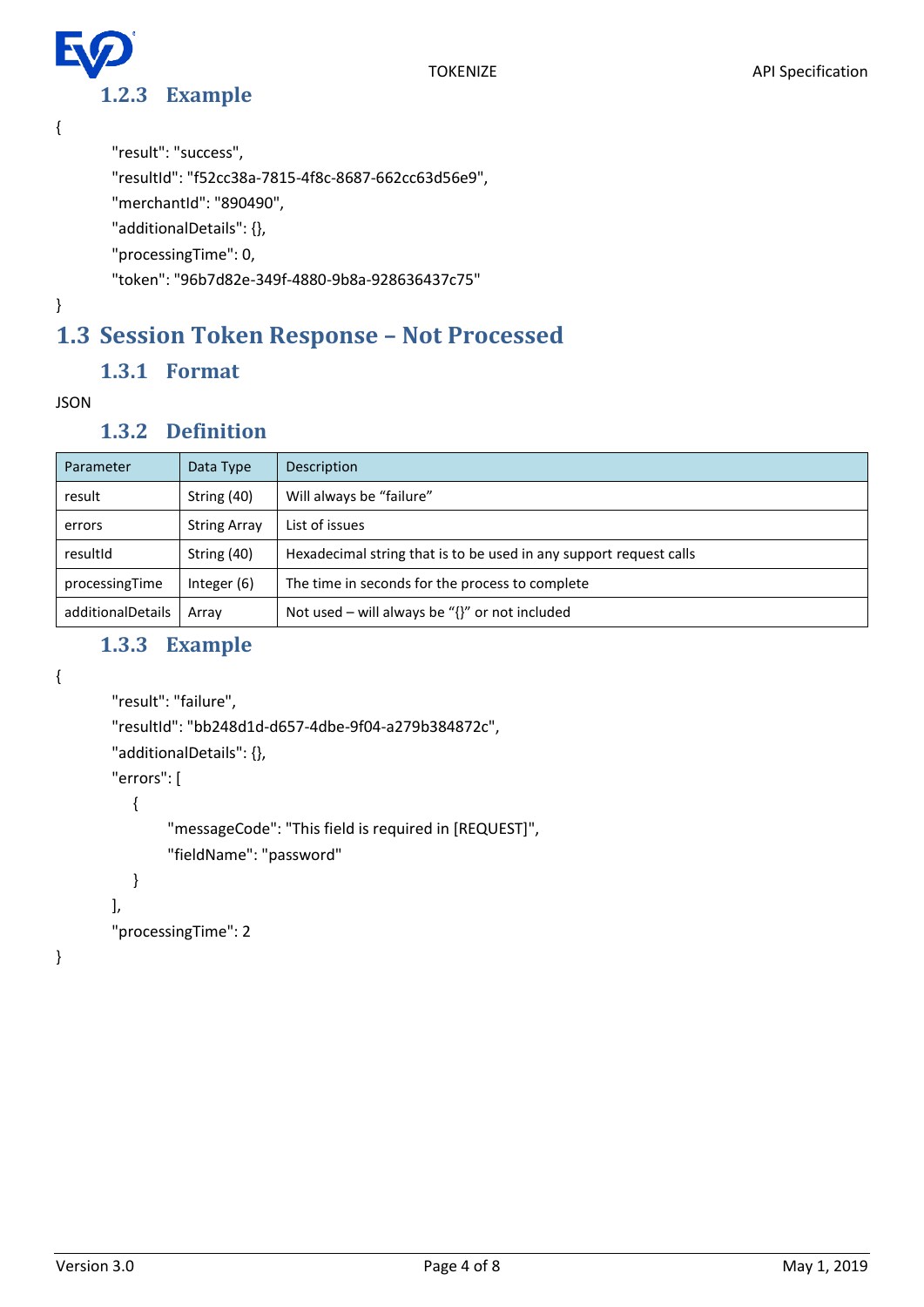### <span id="page-4-0"></span>**2 TOKENIZE API operation**

#### <span id="page-4-1"></span>**2.1 Tokenize Request**

#### **2.1.1 Format**

<span id="page-4-3"></span><span id="page-4-2"></span>POST Request to Action Request URL (see Section 3 of the *EVO Gateway – 0 – Overview* document)

#### **2.1.2 Definition**

| Parameter       | Data Type           | Mandatory    | Description                                                                                                            |
|-----------------|---------------------|--------------|------------------------------------------------------------------------------------------------------------------------|
| merchantId      | Integer (18)        | Υ            | The identifier for the merchant in the EVO Gateway provided at on-boarding                                             |
|                 |                     |              | This must be the same as that sent in the Session Token Request (section 1.1)                                          |
| token           | String (40)         | Y            | Session Token received in the Session Token Response - Processed (section<br>1.2)                                      |
| number          | <b>String (100)</b> | Υ            | The payment card number, primary account number (PAN), or simply a card<br>number for the payment card being tokenised |
|                 |                     |              | The card number must be a single string of numbers, with no spaces, dashes<br>or other characters                      |
| nameOnCard      | <b>String (150)</b> | Y            | Cardholder name as written on the payment card                                                                         |
| expiryMonth     | String (2)          | Y            | Card expiration month as a number, e.g. "04"                                                                           |
| expiryYear      | String (4)          | Y            | Card expiration year as a number, e.g. "2020"                                                                          |
| cardDescription | String (50)         | N            | Free form text field for the merchant's use that is used for reconciliation                                            |
|                 |                     |              | e.g. merchant's internal card's sequence id                                                                            |
|                 |                     |              | Card issued month as a number, e.g. "04"                                                                               |
| startMonth      | String (2)          | C            | <b>Condition:</b> Only used for some card types                                                                        |
|                 |                     |              | Required for: Maestro; Optional for all other cards                                                                    |
|                 |                     |              | Card issued year as a number, e.g. "2014"                                                                              |
| startYear       | String (4)          | $\mathsf{C}$ | <b>Condition:</b> Only used for some card types                                                                        |
|                 |                     |              | Required for: Maestro; Optional for all other cards                                                                    |
|                 | String (2)          | C            | Card issue number                                                                                                      |
| issueNumber     |                     |              | <b>Condition:</b> Only used for some card types                                                                        |
|                 |                     |              | Required for: Maestro; Optional for all other cards                                                                    |

#### **2.1.3 Example**

<span id="page-4-4"></span>merchantId=111111&token=abcde12345abcde12345&number=4111111111111111&nameOnCard=NAME+OF+CAR D+OWNER&expiryMonth=04&expiryYear=2020&cardDescription=Customer ID 123456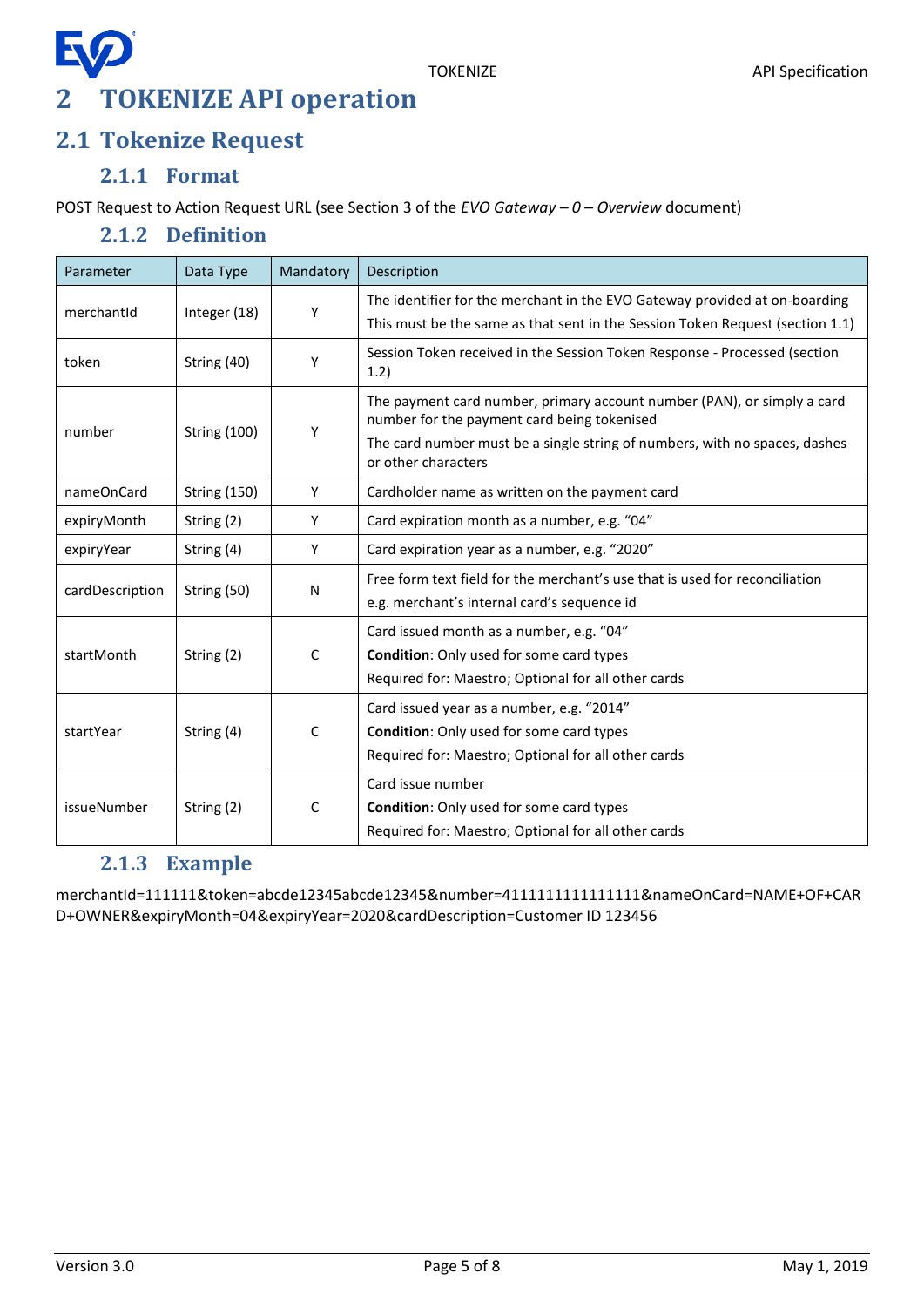<span id="page-5-0"></span>

#### **2.2.1 Format**

<span id="page-5-2"></span><span id="page-5-1"></span>JSON

#### **2.2.2 Definition**

| Parameter         | Data Type           | Description                                                                                                                                                             |  |
|-------------------|---------------------|-------------------------------------------------------------------------------------------------------------------------------------------------------------------------|--|
| result            | String (40)         | Will always be "success"                                                                                                                                                |  |
| merchantid        | Integer (18)        | The <i>merchantid</i> value received in the Session Token Request (section 1.1)                                                                                         |  |
| cardToken         | <b>String (100)</b> | The Payment Card Token – hexadecimal string                                                                                                                             |  |
| customerId        | String (20)         | The customerId value from Session Token Request (section 1.1)                                                                                                           |  |
| cardType          | Integer (enum)      | A code defining the payment card type, see Appendix A - Tokenize Response -<br>Processed cardType values                                                                |  |
| cardIssuer        | <b>String (100)</b> | The name of the card issuer, determined from the Issuer Identification Number (IIN)                                                                                     |  |
| country           | String (enum)       | The country in which the payment card was issued, determined from the Issuer<br>Identification Number (IIN)<br>The value is the alpha-2 code from the ISO 3166 standard |  |
| resultId          | String (40)         | Hexadecimal string that is to be used in any support request calls                                                                                                      |  |
| processingTime    | Integer (6)         | The time in seconds for the process to complete                                                                                                                         |  |
| additionalDetails | Array               | Not used – will always be " $\{$ " or not included                                                                                                                      |  |

#### **2.2.3 Example**

<span id="page-5-3"></span>{

```
"result": "success",
```
"country": "GB",

"resultId": "e086f9ad-6a78-4c56-b4e7-059764246811",

"merchantId": "890490",

"cardType": "400",

"customerId": "testTokenize",

"additionalDetails": {},

"cardToken": "5512732598811111",

"processingTime": 1000,

"cardIssuer": null

}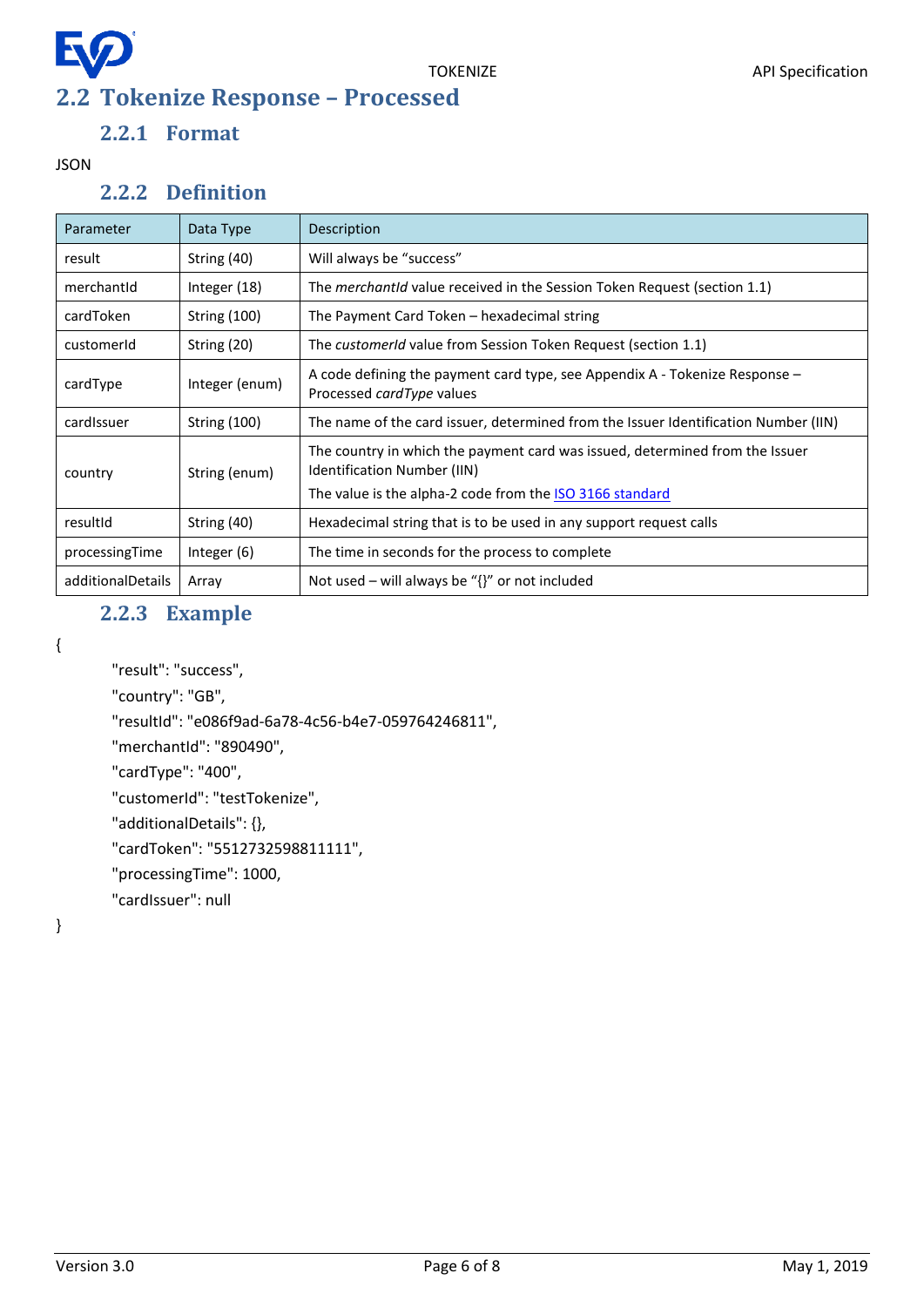<span id="page-6-0"></span>

#### **2.3.1 Format**

<span id="page-6-2"></span><span id="page-6-1"></span>JSON

#### **2.3.2 Definition**

| Parameter         | Data Type           | Description                                                        |
|-------------------|---------------------|--------------------------------------------------------------------|
| result            | String (40)         | Will always be "failure"                                           |
| errors            | <b>String Array</b> | List of errors                                                     |
| resultId          | String (40)         | Hexadecimal string that is to be used in any support request calls |
| processingTime    | Integer $(6)$       | The time in seconds for the process to complete                    |
| additionalDetails | Array               | Not used – will always be " $\{$ " or not included                 |

#### **2.3.3 Example**

```
{
```

```
"result": "failure",
```
"resultId": "4e879e03-9ff1-481e-9611-b5155328a53f",

"additionalDetails": {},

"errors": [

{

```
"messageCode": "This field is required in [REQUEST]",
"fieldName": "number"
```

```
}
```
],

```
"processingTime": 8
```
}